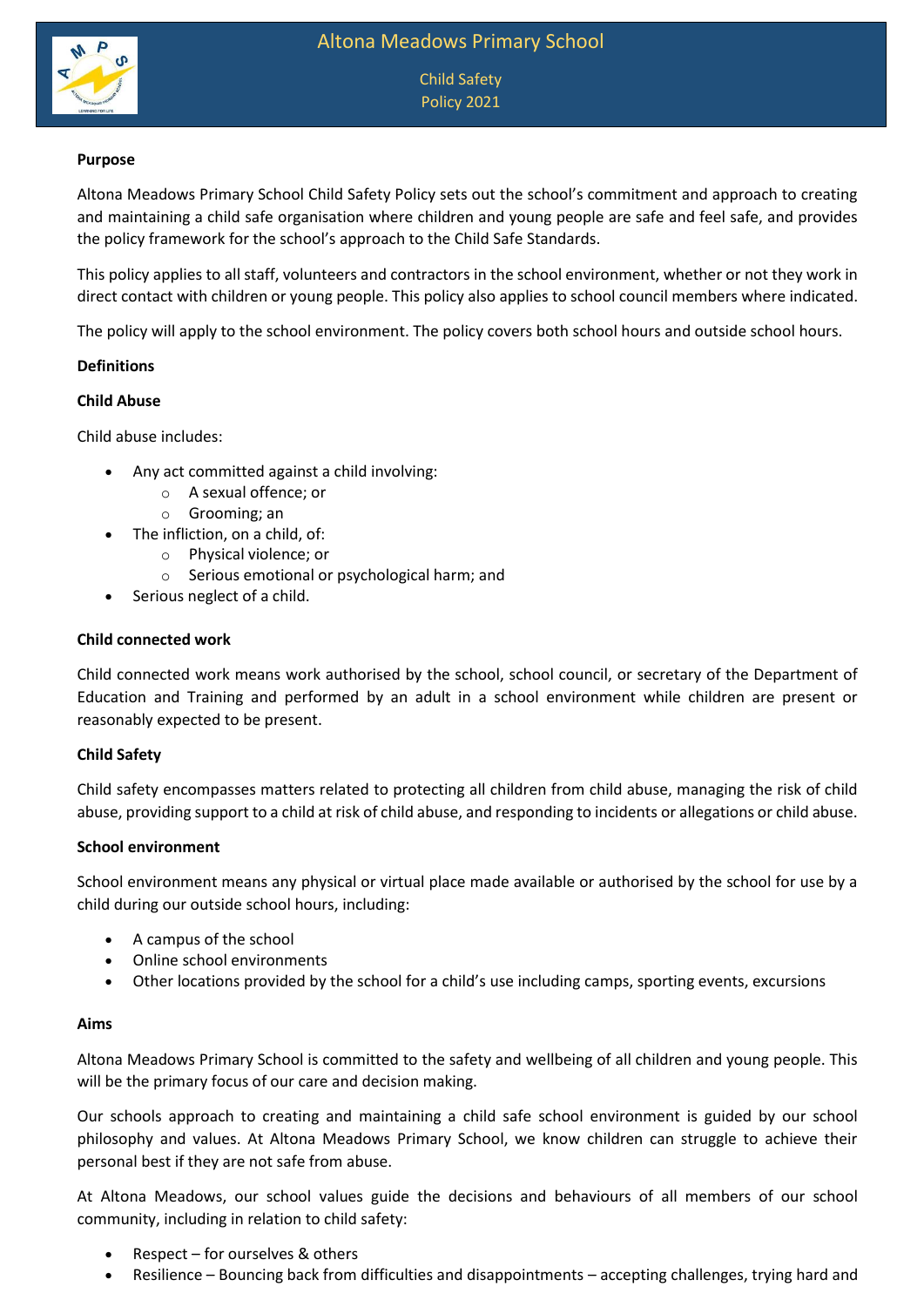not giving up easily

Strive for Excellence – working hard to reach beyond my own and others expectations

Altona Meadows Primary School has zero tolerance for child abuse.

We are committed to providing a child safe environment where children and young people are safe and feel safe, and their voices are heard about decisions that affect their lives. Our child safe policies, procedures, strategies and practices will be inclusive of the needs of all children.

Every person involved in Altona Meadows PS has a responsibility to understand the important and specific role they play individually and collectively to ensure that the wellbeing and safety of all children and young people is at the forefront of all they do and every decision they make.

# **Child safety principles**

In its planning, decision making and operations, Altona Meadows PS will:

- Take a preventative, proactive and participatory approach to child safety
- Value and empower children to participate in decisions which affect their lives
- Foster a culture of openness that supports all persons to safely disclose ricks of harm to children
- Respect diversity in cultures and child rearing practices while keeping child safety paramount
- Provide written guidance on appropriate conduct and behaviour towards children
- Engage only the most suitable people to work with children and have high quality staff and volunteer supervision and professional development
- Ensure children know who to talk with if they are worried or are feeling unsafe, and that they are comfortable and encouraged to raise such concerns
- Report suspected abuse, neglect or mistreatment promptly to the appropriate authorities
- Share information appropriately and lawfully with other organisations where the safety and wellbeing of children is at risk
- Value the input of and communicate regularly with families and carers

# **Policy**

# **Strategies to embed a child safe culture**

Altona Meadows Primary School's culture encourages staff, students, parents and the school community to raise, discuss and scrutinise child safety concerns. This makes it more difficult for abuse to occur and remain hidden.

All child safety documents, including this policy, the Child Safety Code of Conduct, the school's Child Safety Responding and Reporting Obligations Policy and Procedures, Identifying and Responding to all Forms of Abuse in Victorian Schools and the Four Critical Actions for Schools are readily available online and in hard copy from our website or the main office for all staff, students and community to read at any time.

Child safety is everyone's responsibility. **All school staff** are required to:

- Act in accordance with the school's Child Safety Code of Conduct, which clearly sets out the difference between appropriate and inappropriate behaviour
- Act in accordance with the Child Safety Responding and Reporting Obligations (including Mandatory Reporting) Policy and Procedures at all times, including the Four Critical Actions for Schools where necessary
- Undertake annual guidance and training on child safety
	- Act in accordance with their legal obligations, including:
		- o Failure to disclose offence (applies to all adults)
		- o Duty of care (applies to all school staff)
		- o Mandatory reporting obligations (applies to all mandatory reporters, including teachers, principals, registered psychologists and registered doctors and nurses)
		- o Failure to protect offence (applies to a person in a position of authority within the school)
		- $\circ$  Reportable conduct obligations (applies to all school staff in reporting conduct to the principal, and applies to the principal in reporting to Employee Conduct Branch)
		- o Organisational duty of care (applies to the school as an organisation)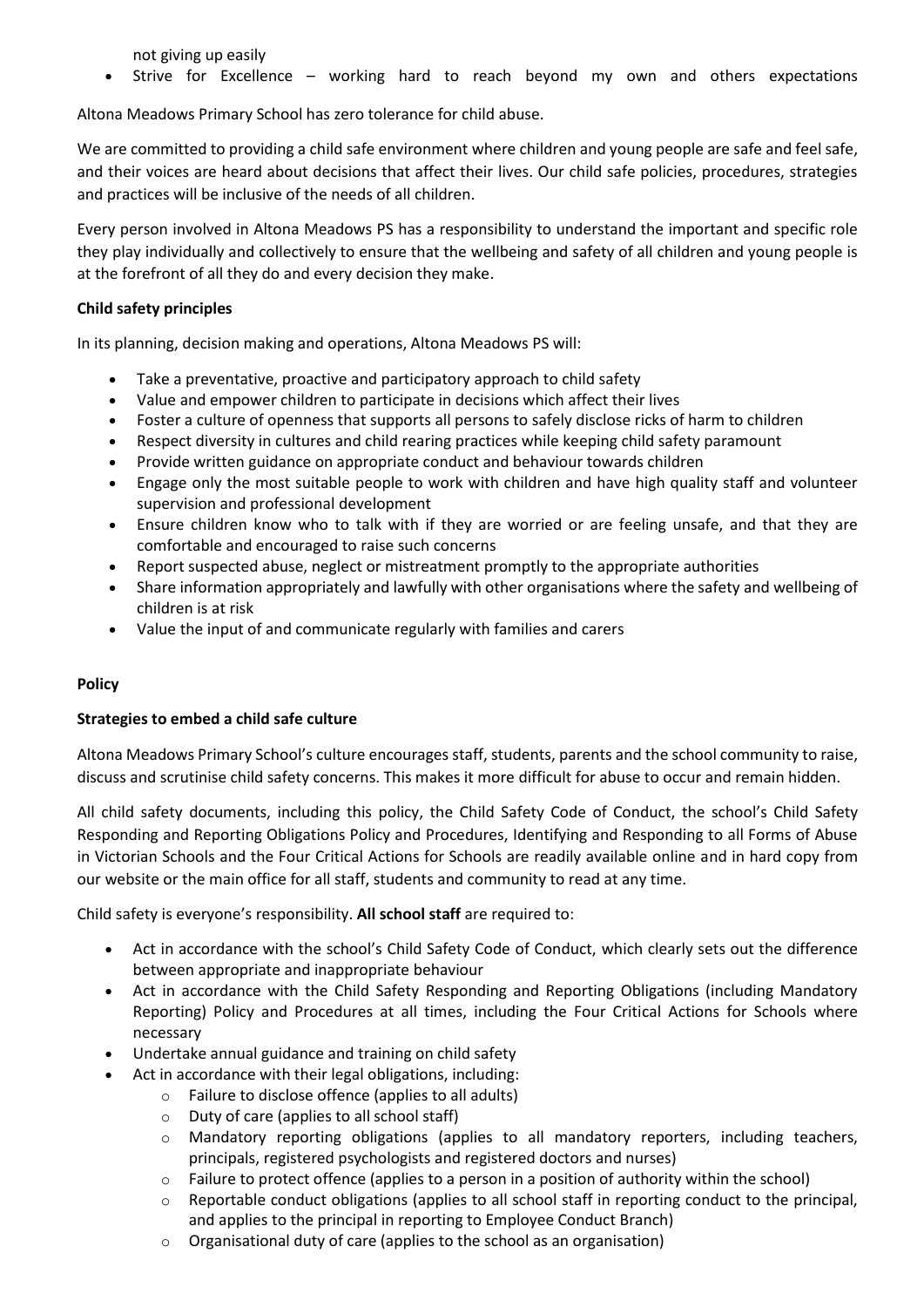As part of Altona Meadows PS child safe culture, **school leadership** (including the Principal and Assistant Principal will:

- Consider the diversity of all children, including (but not limited to) the needs of Aboriginal and Torres Strait Islander children, children from culturally and linguistically diverse backgrounds, children with disabilities, and children who are vulnerable, when implementing the Child Safe standards
- Ensure that child safety is a regular agenda item at school leadership meetings and staff meetings
- Encourage and enable staff professional learning and training to build deeper understandings of child safety and prevention of abuse
- Ensure that no one is prohibited or discouraged from reporting an allegation of child abuse to a person external to the school or from making records of any allegation

As part of Altona Meadows Primary School's child safe culture, **school mandatory reporting staff** are required to:

- Complete the Protecting Children Mandatory reporting and other obligations online module every year
- Read the school's Child Safety Code of Conduct on induction, and maintain familiarity with the document
- Read the school's Child Safety Responding and Reporting Obligations (including Mandatory Reporting) Policy and Procedures on induction, and maintain familiarity with the document
- Read the school's Child Safety Policy (this document) on induction, and maintain familiarity with the document

As part of Altona Meadows Primary School's child safe culture, in performing the functions and powers given to them under the *Education and Training Reform Act 2006,* **school council and council members** will:

- Ensure that child safety is a regular agenda item at school council meetings
- Consider the diversity of all children, including (but not limited to) the needs of Aboriginal and Torres Strait Islander children, children from culturally and linguistically diverse backgrounds, children with disabilities, and children who are vulnerable, when making decisions regarding the Child Safe Standards
- Undertake annual guidance and training on child safety, such as the Child Safe Standards School Council Training Power Point
- Approve the Child Safety Code of Conduct to the extent that it applies to school council employees and members, and if updated, note the new document in its school council meeting minutes

When hiring employees, ensure that selection, supervision and management practices are child safe

School Leadership will maintain record of the above processes.

### **Roles and responsibilities**

School leaders will ensure that each person understands their role, responsibilities and behaviour expected in protecting children and young people from abuse and neglect. Staff will comply with the school's Child Safety Code of Conduct, which sets out clearly the difference between appropriate and inappropriate behaviour.

Specific child safety responsibilities:

- Principal is responsible for reviewing and updating the Child Safe Policy every 3 years
- The school leadership team is responsible for monitoring the school's compliance with the Child Safety Policy. The school community should approach the Principal if they have any concerns about the school's compliance with the Child Safety Policy
- The Principal is responsible for informing the school community about this policy, and making it publicly available
- Other specific roles and responsibilities are named in Altona Meadows PS other child safety policies and procedures, including the Child Safety Code of Conduct, Child Safety Responding and Reporting Obligations (including Mandatory Reporting) Policy and Procedures and risk management register

### **Recruitment**

Altona Meadows Primary School follows the Department's Recruitment in Schools guide to ensure child safe recruitment practices available on the Department's website.

All prospective volunteers are required to comply with our school's Volunteers Policy, including in relation to assessing the suitability of prospective volunteers and obtaining checks required under this policy.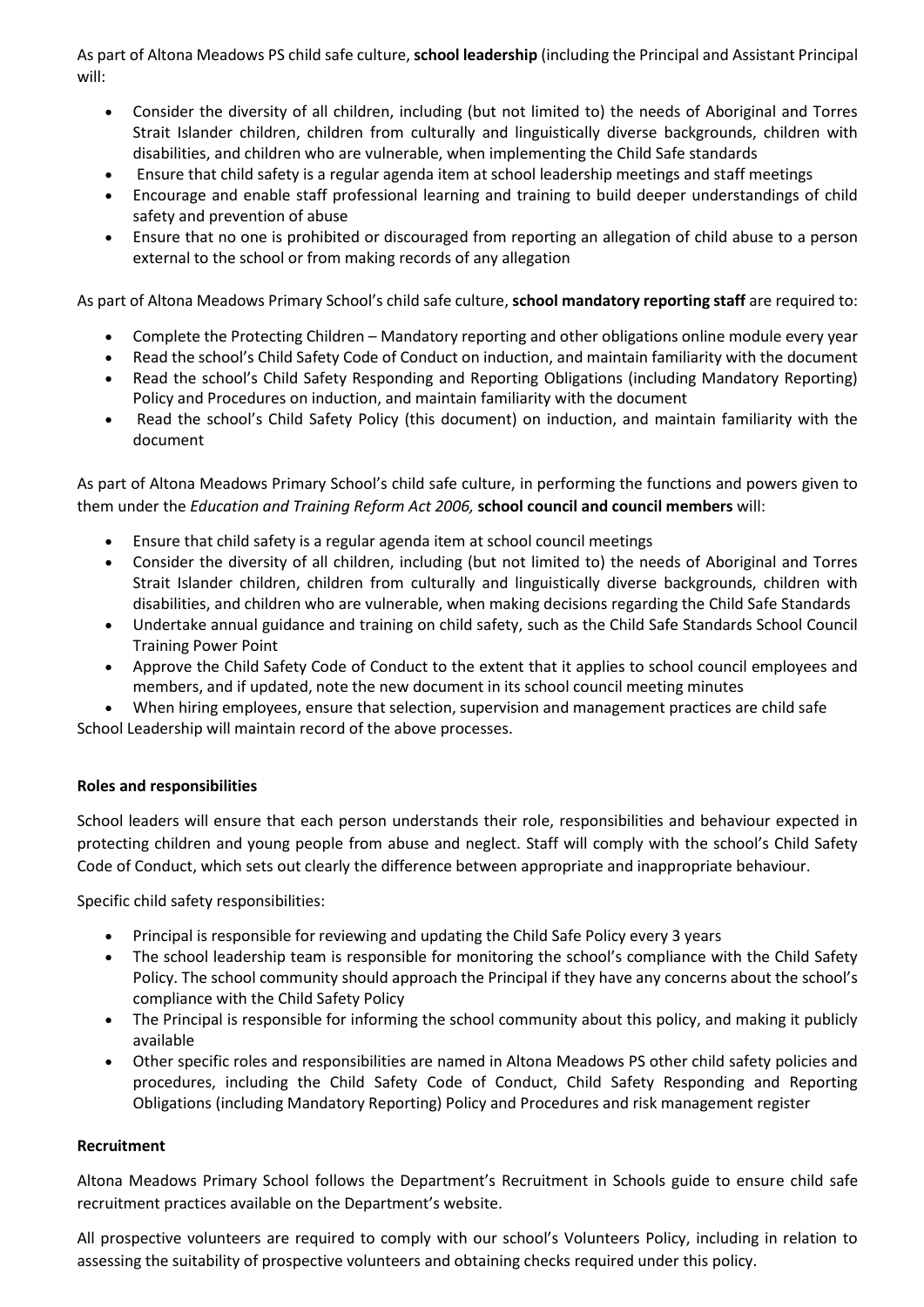### **Training and supervision**

Training and education is important to ensure that everyone in the school understands that child safety is everyone's responsibility.

Our school culture aims for all staff and volunteers (in addition to parents/carers and children) to feel confident and comfortable in coming forward with any allegations or suspicions of child abuse or child safety concerns. We train our staff and volunteers to identify, assess and minimise risks of child abuse and to detect potential signs of child abuse. This training occurs annually or more often as required.

We also support our staff and volunteers through ongoing supervision to develop their skills to protect children from abuse, to promote the cultural safety of Aboriginal and Torres Strait Islander children and children from linguistically and/or diverse backgrounds, and the safety of children with a disability and vulnerable children.

### **Reporting a child safety concern or complaint**

The school has clear expectations for all staff and volunteers in making a report about a child or young person who may be in need of protection. All staff (including school council employees) must follow the school's Child Safety Responding and Reporting Obligations (including Mandatory Reporting) policy and Procedures, including following the Four Critical Actions for Schools if there is an incident, disclosure or suspicion of child abuse. Immediate actions should include reporting their concerns to DHHS Child Protection, Victoria Police and/or another appropriate agency and notifying the Principal or a member of the school leadership team of their concerns and the reason for those concerns.

Altona Meadows Primary School will never prohibit or discourage school staff from reporting an allegation of child abuse. The school will always take action to respond to a complaint in accordance with the school's Child Safety Responding and Reporting Obligations (including Mandatory Reporting) Policy and Procedures. In accordance with Action 4 of the Four Critical Actions for Schools, Altona Meadows Primary School will provide ongoing support for students affected by child abuse.

### **Risk reduction and management**

Altona Meadows Primary School believes the wellbeing of children and young people is paramount, and is vigilant in ensuring proper risk management processes, found in the school's risk assessment register. The school recognises there are potential risks to children and young people and will take a risk management approach by undertaking preventative measures.

We will identify and mitigate the risks of child abuse in school environments by taking into account the nature of each school environment, the activities expected to be conducted in that environment and the characteristics and needs of all children expected to be present in that environment.

Altona Meadows Primary School monitors and evaluates the effectiveness of the actions it takes to reduce or remove risks to child safety, more information can be found in the school's risk management register.

# **Listening to, communicating with and empowering children**

Altona Meadows Primary School has developed a safe, inclusive and supportive environment that involves and communicates with children, young people and their parents/carers. We encourage child and parent/carer involvement and engagement that informs safe school operations and builds the capability of children and parents/carers to understand their rights and responsibilities. Our school is committed to supporting and encourage students to use their voice to raise and share their concerns with a trusted adult at any time of need.

When the school is gathering information in relation to a complaint about alleged misconduct with or abuse of a child, the school will listen to the complainant's account and take them seriously, check understanding and keep the child (and/or their parents/carers, as appropriate) informed about progress.

The school will promote the child Safe Standards in ways that are readily accessible, easy to understand and user friendly to children, including:

All of our child safety policies and procedures will be available for the students and parents at Altona